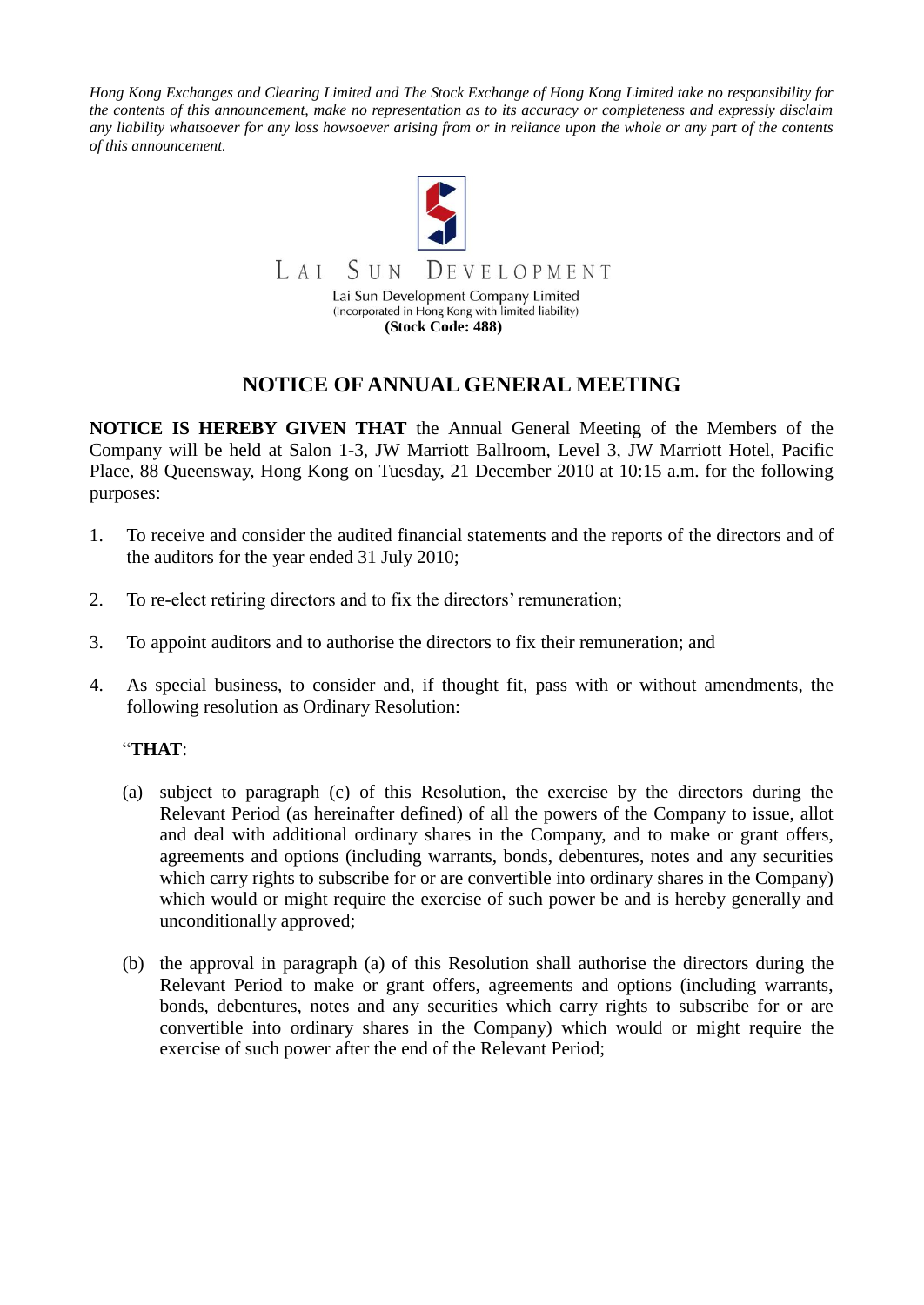- (c) the aggregate nominal amount of ordinary share capital allotted or agreed conditionally or unconditionally to be allotted (whether pursuant to an option or otherwise) and issued by the directors pursuant to the approval in paragraph (a) of this Resolution, otherwise than pursuant to (i) a Rights Issue (as hereinafter defined); or (ii) an issue of ordinary shares in the Company upon the exercise of rights of subscription or conversion under the terms of any of the securities which are convertible into ordinary shares of the Company; or (iii) an issue of ordinary shares in the Company as scrip dividends pursuant to the Articles of Association of the Company from time to time; or (iv) an issue of ordinary shares in the Company under any option scheme or similar arrangement for the grant or issue of ordinary shares in the Company or rights to acquire ordinary shares of the Company, shall not exceed 20% of the aggregate nominal amount of the issued ordinary share capital of the Company as at the date of this Resolution, and the said approval shall be limited accordingly; and
- (d) for the purposes of this Resolution:

"Relevant Period" means the period from the passing of this Resolution until whichever is the earlier of:

- (i) the conclusion of the next Annual General Meeting of the Company;
- (ii) the revocation or variation of the authority given under this Resolution by an ordinary resolution of the shareholders of the Company in general meeting; or
- (iii) the expiration of the period within which the next Annual General Meeting of the Company is required by law to be held; and

"Rights Issue" means an offer of shares of the Company open for a period fixed by the directors to the holders of shares, whose names appear on the Register of Members of the Company on a fixed record date in proportion to their then holdings of such shares as at that date (subject to such exclusions or other arrangements as the Directors may deem necessary or expedient in relation to fractional entitlements or having regard to any restrictions or obligations under the laws of, or the requirements of any recognised regulatory body or any stock exchange in, any territory applicable to the Company)."

> By Order of the Board **Lai Sun Development Company Limited Goh Soon Khian** *Company Secretary*

Hong Kong, 22 November 2010

Notes:

- 1. A member entitled to attend and vote at the Annual General Meeting is entitled to appoint one or more proxies to attend and, on a poll, vote on his behalf. A proxy need not be a member of the Company.
- 2. To be valid, a form of proxy and the power of attorney or other authority (if any) under which it is signed, or a notarially certified copy of such power or authority, must be lodged with the Company's Registrars, Tricor Tengis Limited, at 26th Floor, Tesbury Centre, 28 Queen's Road East, Wanchai, Hong Kong, not less than 48 hours before the time appointed for holding the Annual General Meeting or its adjourned meeting (as the case may be). Completion and return of the form of proxy shall not preclude members from attending and voting in person at the Annual General Meeting or at any of its adjourned meeting should they so wish.